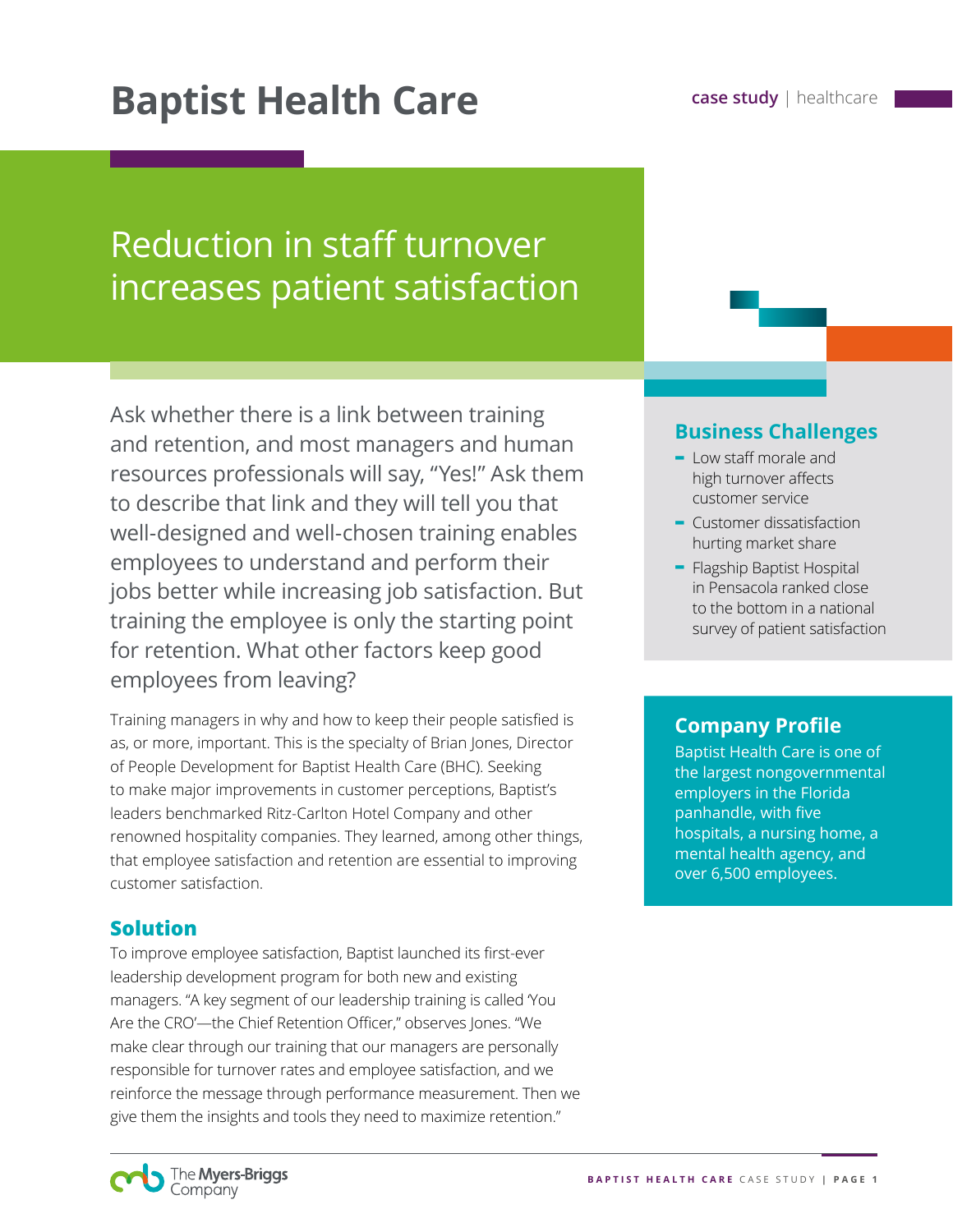# **Baptist Health Care**

One of the keys to the program has been dramatizing and then correcting what Jones calls "spatial blindness—the belief that 'everyone is just like me.'" To eliminate spatial blindness, managers must first understand themselves and then understand how others differ. Baptist kicks off the leadership program with a half-day module on personality differences, launched with the Myers-Briggs Type Indicator® (MBTI®) assessment.

"The first thing we do is show our students their own personality type, as indicated by the assessment, and give them a 12-page description of type," says Jones. "More often than not, they are amazed by how insightful and accurate the description of their type is. Then they are hooked.

That's all we need to open their minds to the fact that their individual staff members may have very different preferences in terms of work styles, communication, training, and recognition."

## **Results**

Positive results followed quickly. By 2000, BHC's Customer Satisfaction Team had won the prestigious RIT/USA Today Quality Cup for health care. Since then Baptist has placed 15th on Fortune magazine's list of the 100 Best Companies to Work For, made Training magazine's Training Top 100 list, and been named to CIO magazine's Web Business 50 Award list. And in following years, Baptist Hospital was one of only seven Baldrige Award winners. The hospital is now ranked first in the nation in customer satisfaction. So many healthcare organizations from around the country asked to visit and benchmark Baptist that it established the separate Baptist Health Care Leadership Institute, which conducts a two-day seminar each month.

"Our hiring process is extremely rigorous. We look for intelligence, integrity, sense of humor, and ability to learn; when we make a decision to hire, we know we want to retain that individual," observes Jones. "That is where personality type comes in. We do not consider personality type in our selection decisions because we do not consider it to be a predictor of success, but we do ask our managers to be cognizant of it when they seek to maximize productivity and minimize turnover."

# **Solution**

- **-** Use MBTI tool to increase self-awareness and create awareness of other's personality types
- **-** Implement first leadership development program that stressed each manager was in charge of retention and employee satisfaction of their direct reports
- **-** Connect leadership development program to performance measurement
- **-** Include a half-day module on personality differences

The use of the **Myers-Briggs** assessment has been particularly valuable to us. With 23 managers in five states, we needed help in our interactions. We also used it to help us redistribute duties among the three top people in the organization.

**Brian Jones,** Director of People Development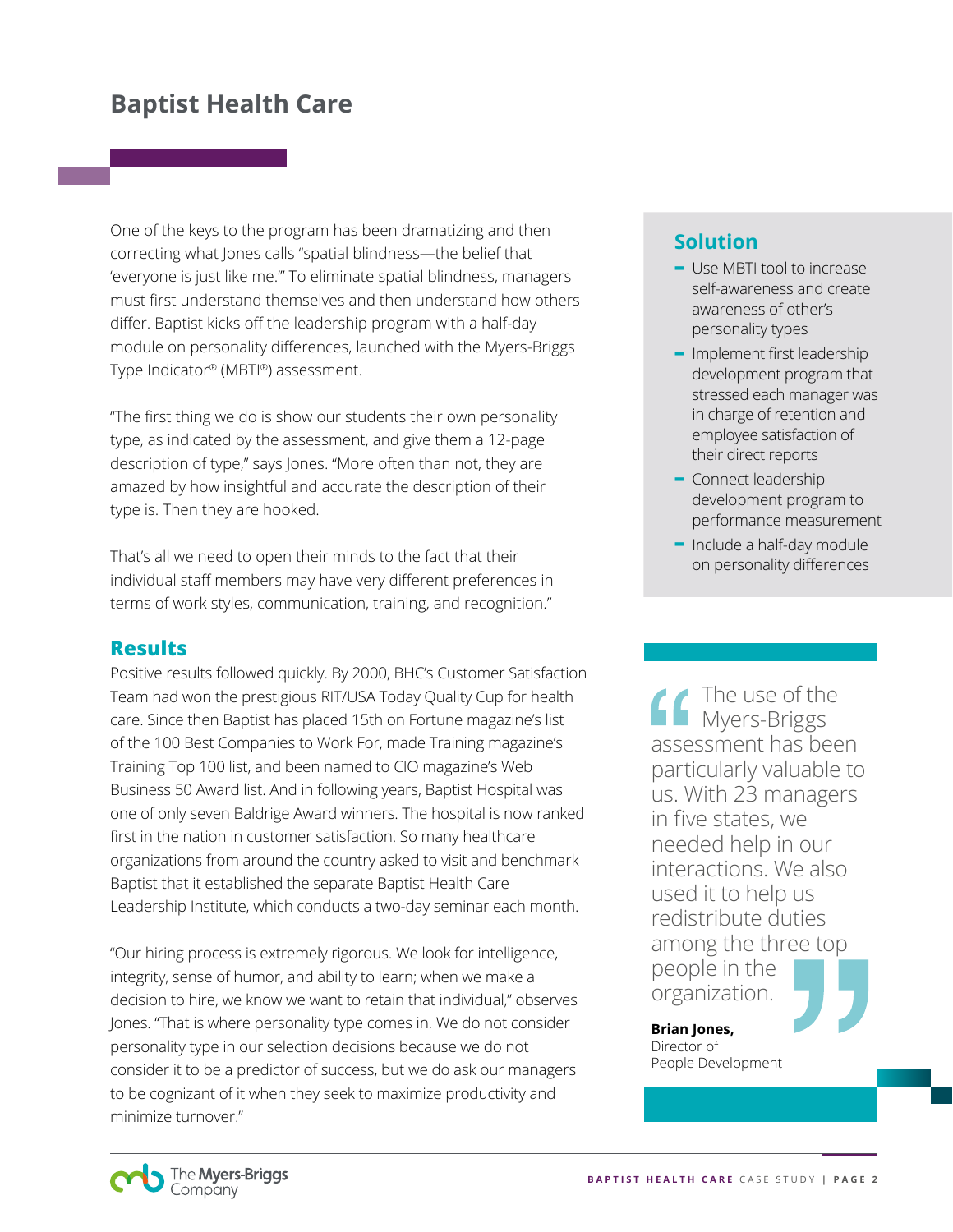# **Baptist Health Care**

Baptist recently employed its Cascade Learning approach to have its managers spread type awareness throughout the organization. In exercises throughout the organization, staff members assessed their own type and learned what it says about their preferences for work style, learning style, and recognition. In the course of this exercise, managers got a better sense of the types or personalities they were dealing with.

And they had the opportunity to ask their staff to help them tailor jobs, communications, and rewards to the preferences of each of them. "A key feature of the Myers-Briggs ® section of our leadership training program is training our managers how to recognize the personality types of their staff and how to utilize those insights. "So, for example, each manager knows how their employees prefer to be rewarded and recognized. Instead of just assuming that everyone would welcome public recognition, managers now know who likes it and who dreads it. Rewards can be tailored, such as giving Chicago Cubs memorabilia to a Cubs fan. But recognition and rewards are just the beginning. We encourage and enable our managers to treat their people as individuals in many ways. We want our people to know that this is not like any other organization that they've ever worked for. Just as we manage our patient care to [Malcolm] Baldrige standards, we want to manage our employee care to the same level. We know what they want and give it to them.

"Human Resources takes type preference into account in determining whether particular individuals are more comfortable on the front desk, with continuous customer contact, or behind the scenes. We have switched people among shifts— Extraverts toward the day shift and Introverts toward the night shift—and made everyone more satisfied in the process."

It is the explanation and dramatization of personality differences that makes this effort possible. "When we use the Myers-Briggs assessment in our management training, they get it. And when we reinforce the message in our quarterly meetings, they keep it and continue to apply it."

# **Results**

- **-** Placed 15th on Forbes Top 100 Companies to Work For
- **-** Received prestigious Balbridge Award (one of seven to receive)
- **-** Leaders and managers use MBTI personality insights to better interact with employees
- **-** Staff turnover reduced from 27% to 14%

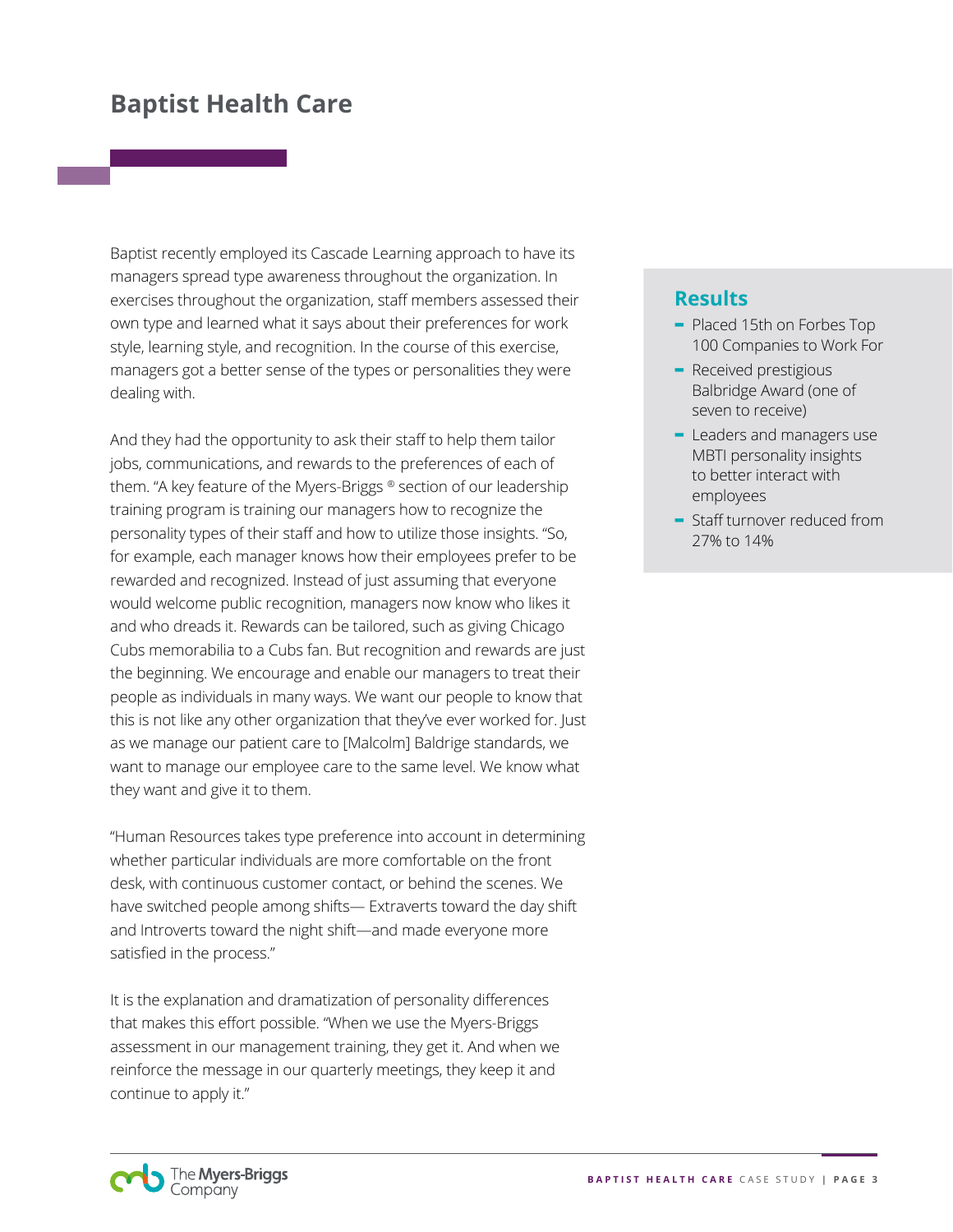# **Baptist Health Care**

The Finance department has taken type to heart to the extent that many staff post their type description on their door. Based on type knowledge, Stephanie Collins knows she can count on one of her direct reports to be creative and to liven up the office. "However, I also know that when I have to assign something she does not like to do, I have to give her very specific instructions." Dave Woods speaks of a direct report who has a "caretaker" personality. "He is so conscientious that I have at times encouraged him to put his work aside and attend committee meetings outside the department. He is so good at it that he was put in charge of the companywide Bright Ideas [employee suggestion] program and became the first non-clinician ever selected as employee of the year."

Russ Schreiner is a manager at Gulf Coast Enterprises, a BHC affiliate that evolved from a community mental health service agency into the largest employer of persons with disabilities in North Florida. "So, the people we provide care for are our employees," observes Schreiner. "We participate in Baptist University and receive the full leadership development training program. The use of the Myers-Briggs assessment has been particularly valuable to us. With 23 managers in five states, we needed help in our interactions. In one case, a senior manager was able to say, 'I am an Introvert; that is why I have been less visible than a lot of you expect. Going forward, I will be as visible as you need me to be. It's just that I will have to work harder to do it.' We also used it to help us redistribute duties among the three top people in the organization.

What has this effort meant in terms of retention? Turnover at Baptist Hospital has declined every year since the leadership development program was implemented, from 27.2% to 13.9%. Baptist Health Care has clearly taken the MBTI tool and type theory to heart. "Work style preference is now explicitly mentioned in our corporate diversity statement," reports Jones. "And our people have shown real creativity in the application of Myers-Briggs insights to enhance teamwork, management, and job performance."

By now more than 6,000 top healthcare leaders from 48 states have attended a Baptist Health Care Leadership Institute seminar. Jones, who is responsible for both external and internal training, explains in those seminars the use and importance of the MBTI tool. Since the endorsement comes from the nation's 15th best place to work, with the highest level of patient satisfaction in the country, the seminar participant just may listen.